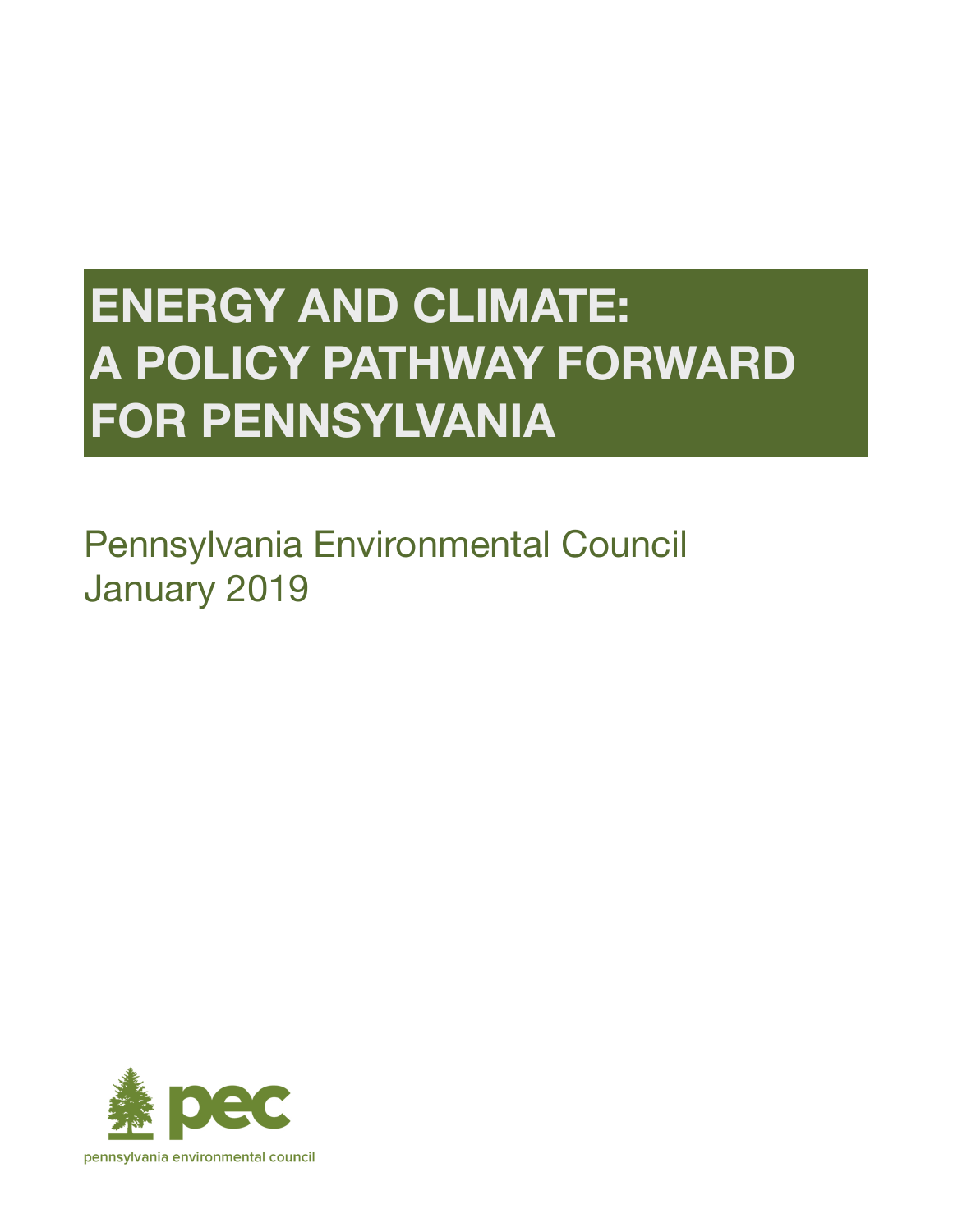#### **Energy and Climate: A Policy Pathway Forward for Pennsylvania**

© 2019 Pennsylvania Environmental Council All Rights Reserved

#### **Acknowledgement**

This report was developed with the assistance of Dave Grossman of Green Light Group.

The Pennsylvania Environmental Council (PEC) protects and restores the natural and built environments through innovation, collaboration, education and advocacy. PEC believes in the value of partnerships with the private sector, government, communities and individuals to improve the quality of life for all Pennsylvanians.

Learn more about PEC's energy and climate work at **www.pecpa.org/climate**

#### **Headquarters and West Region Office**

810 River Avenue, Suite 201 Pittsburgh, PA 15212 412-481-9400

#### **Central Region Office**

103 E. Beaver Street, Suite 9 State College, PA 16804 814-234-7765

#### **Northeast Region Office**

175 Main Street Luzerne, PA 18709 570-718-6507

#### **Southeast Region Office**

1315 Walnut Street, Suite 532 Philadelphia, PA 19107 215-545-4570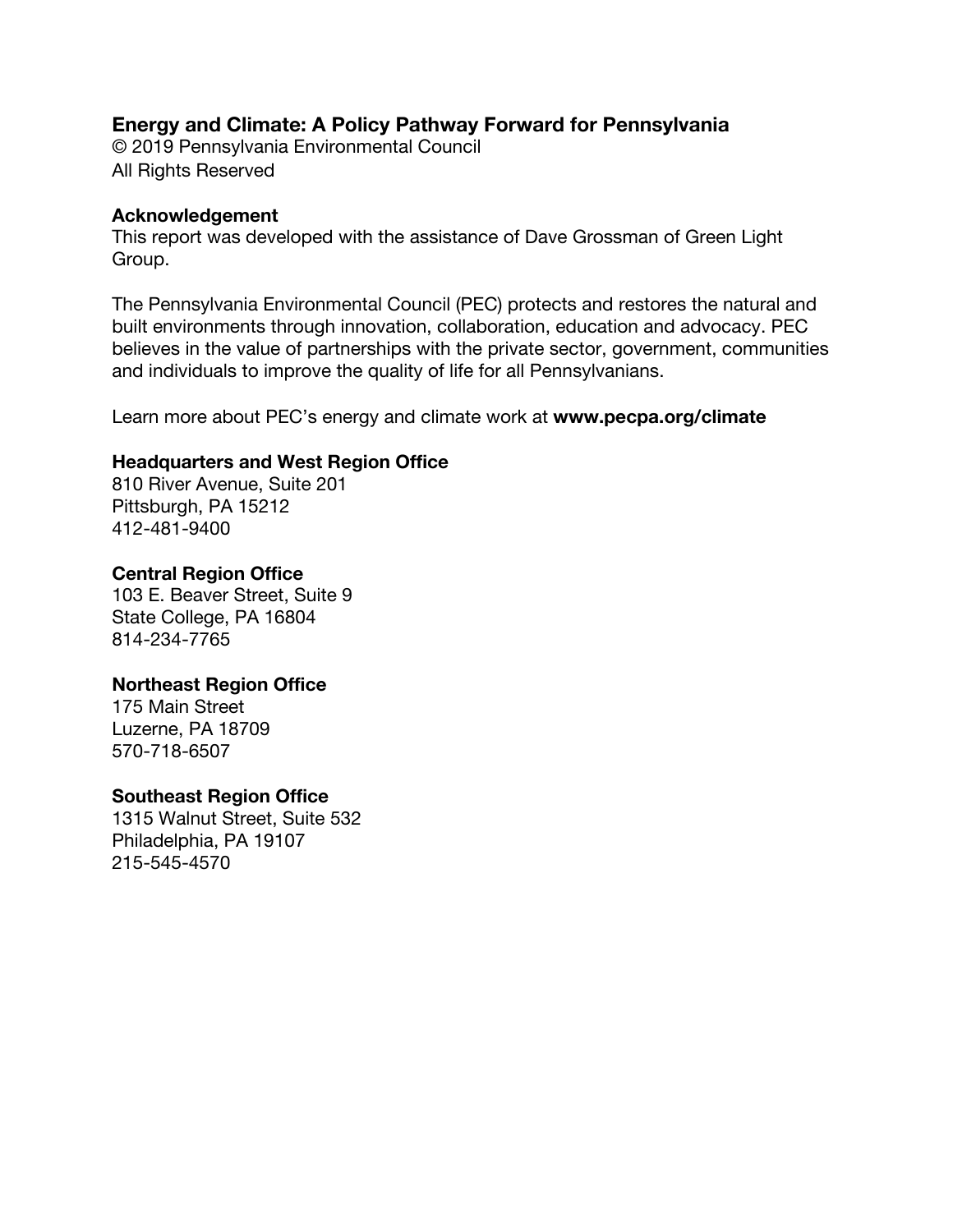#### **Introduction**

The Pennsylvania Environmental Council (PEC) has been working on the issue of climate change for more than a decade. In 2007, we released a *Pennsylvania Climate Change Roadmap* that called for state and federal action. The *Roadmap* in turn inspired the Pennsylvania Climate Change Act of 2008, which directed the Commonwealth to perform ongoing development of both a Climate Action Plan and Climate Impacts Assessment.

Despite this important work, there has not been agreement on a comprehensive or coordinated approach to reducing emissions in our state – despite overwhelming evidence that failure to do so will only serve to magnify the most severe impacts of climate change and leave Pennsylvania further behind in terms of new energy technology and job growth.

In an effort to help build a workable framework, PEC held a conference in 2017 focused on deep decarbonization of Pennsylvania's electricity sector. That event was followed by a summary report, stakeholder meetings, and participation in numerous policy hearings and associated efforts over the past two years. Our immediate recommendations from that work are now presented here.

The policies presented in this document represent a fundamental shift in state energy policy. Even so, they are only the first of many steps that will be needed to meaningfully reduce Pennsylvania's emissions of greenhouse gases. Nonetheless, these recommendations are based on existing mechanisms that are proven, have been utilized in neighboring states, have been shown to generate economic benefits and job growth, can help advance new technologies and businesses, and still achieve significant emission reductions. Equally important, they allow multiple energy resources to be part of the long-term solution, so long as the focus and results remain centered on achieving deep reductions in emissions.

We present these recommendations with a readiness to work with all partners committed to meaningfully addressing the issue of climate change in Pennsylvania.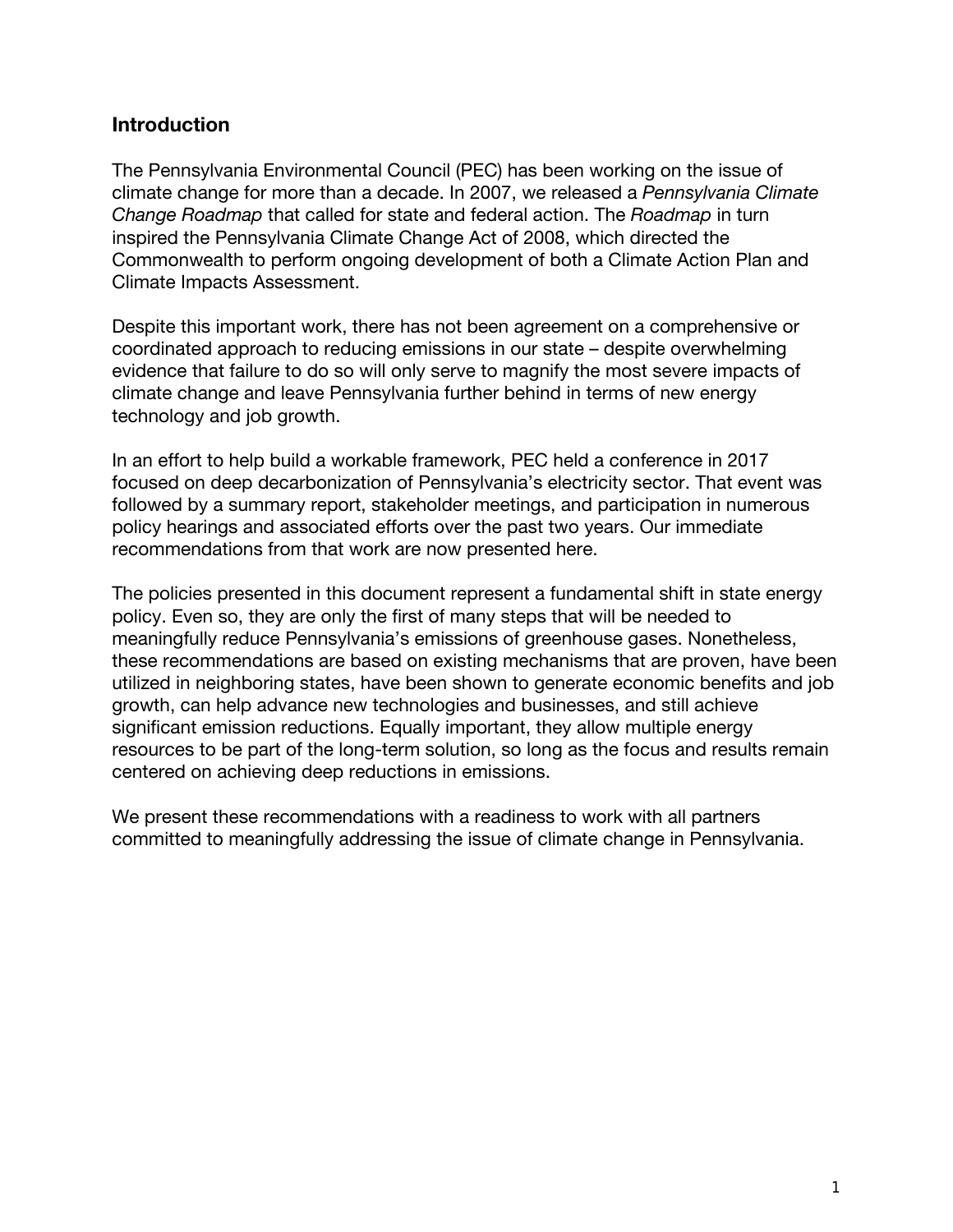# **ENERGY AND CLIMATE: A POLICY PATHWAY FORWARD FOR PENNSYLVANIA**

#### **Summary**

Climate change is a defining issue of our time. It is occurring now and will have devastating consequences, but we have not done remotely enough to address it. Although climate change is a global issue, Pennsylvania has an essential role to play. Achieving deep reductions in greenhouse gas emissions requires consideration of alternative pathways for Pennsylvania's energy future.

2019 will be a pivotal year. Just this month, Governor Wolf announced a non-binding greenhouse gas reduction goal for the state and directed state agencies to pursue a set of emission-reducing strategies. Various state bodies were already in the process of considering efforts to address climate change and to head off the pending closure of zero-carbon nuclear plants. The nuclear issue has to be part of a bigger climate framework that achieves deep decarbonization while ensuring affordable and reliable energy supplies and a healthy economy for the Commonwealth.

The Pennsylvania Environmental Council (PEC) has been considering the challenges and opportunities associated with climate change for more than a decade. While addressing climate change in the Commonwealth will require a range of policy actions for years to come, PEC believes the following policy actions must occur within the next two years. Pennsylvania should:

- Join numerous other states in the Mid-Atlantic and Northeast in the **Regional Greenhouse Gas Initiative (RGGI)**, to begin providing a price signal and generating revenues that can reduce emissions in the electric power sector;
- Reform the Alternative Energy Portfolio Standard (AEPS) into a **Clean Energy Standard (CES)** to further drive zero-carbon electricity generation;
- Collaborate with neighboring states to ensure that the **Transportation and Climate Initiative (TCI)** results in a robust policy proposal (that is then implemented by the Commonwealth) to significantly reduce emissions from the transportation sector;
- Implement other measures and programs to support **energy efficiency, zerocarbon technologies, and carbon sequestration**; and
- Determine how to go beyond these measures to drive bigger, economy-wide reductions through an integrated **carbon pricing mechanism**.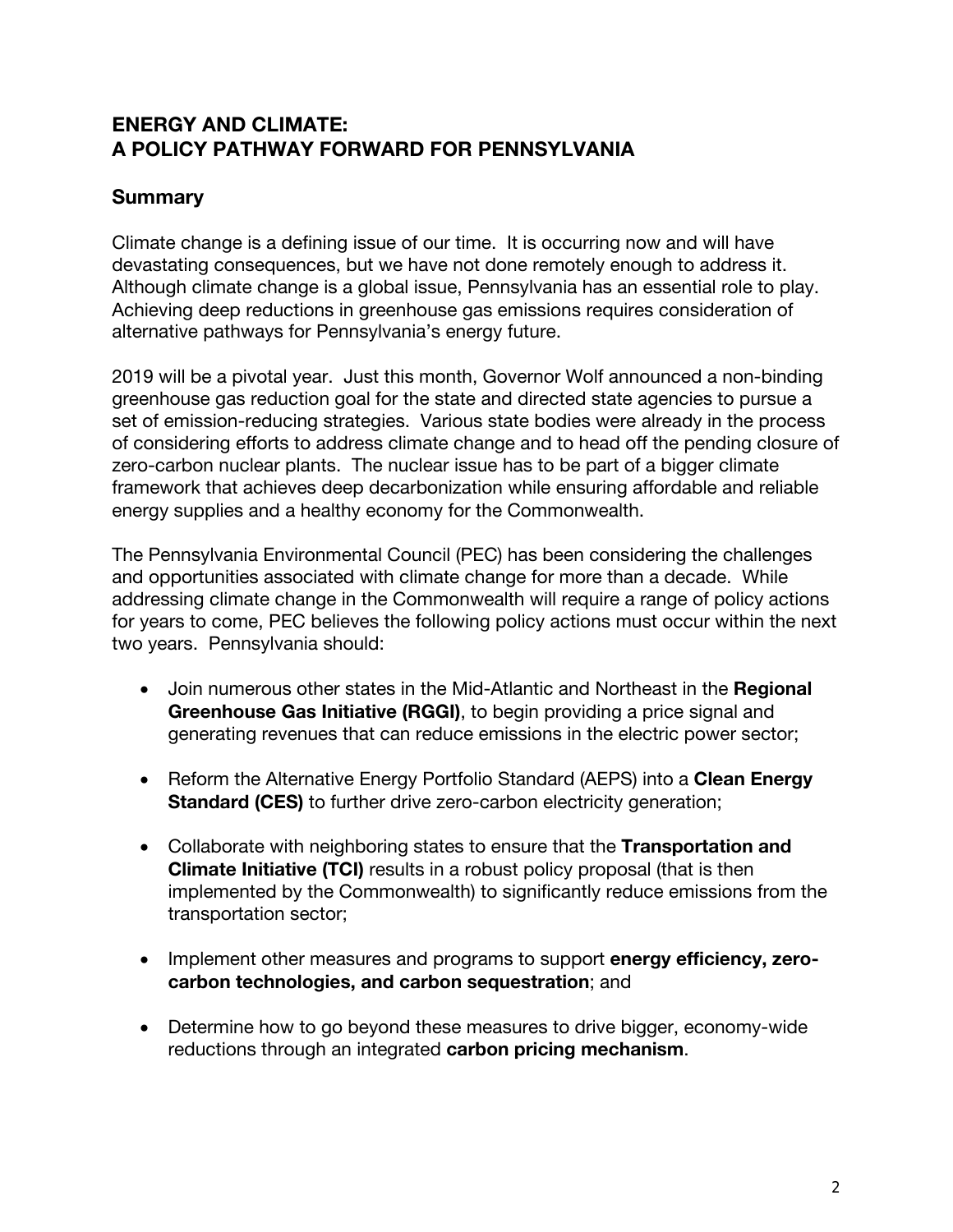After a brief overview of the need for deep emission reductions, this paper reviews each of these policy options in more detail.

## **The Need for Deep Reductions in Greenhouse Gas Emissions**

The science-based targets in the Paris Agreement — keeping the increase in global average temperature this century to well below 2°C above pre-industrial levels, with the aim of limiting the increase to  $1.5^{\circ}$ C — are generally recognized as reflecting what is necessary to significantly reduce the risks and impacts of climate change. The world is already experiencing impacts from the current warming of about 1°C, so the 1.5°C and  $2^{\circ}$ C targets do not necessarily represent what is "safe"  $-$  just what will give humanity a meaningful chance of avoiding the worst impacts of climate change.

In October, a special report from the Intergovernmental Panel on Climate Change (IPCC) underscored that unless urgent action is taken to curb greenhouse gas emissions, the most pronounced effects of climate change may be unavoidable.<sup>1</sup> In November, the U.S. Global Change Research Program released the fourth National Climate Assessment, which starkly warned that climate change could imperil U.S. public health, communities, and agriculture, harm the U.S. economy, and lead to hundreds of billions of dollars of costs and damages annually. $2$  In December, the Global Carbon Project – representing scientists from more than 50 academic and research institutions – issued findings that emissions of greenhouse gases are rapidly accelerating globally, outpacing current decarbonization efforts.<sup>3</sup> This month, the Rhodium Group released preliminary estimates showing that, after three years of decline, U.S. carbon dioxide  $(CO<sub>2</sub>)$  emissions rose sharply in 2018 despite record coal plant closures – driven by increased use of natural gas in the power sector, increased demand for diesel and jet fuel in the transportation sector, increased fossil fuel demand in the buildings sector for heating, and increased industrial activity.<sup>4</sup>

Precipitous drops in greenhouse gas emissions need to start now. This means that the global energy system, which has evolved over more than 100 years, needs to fully transform over a matter of decades. (Decarbonization must also go beyond just the energy sector to encompass every facet of the economy.) This is an extremely challenging undertaking. For example, the International Energy Agency (IEA) suggested in 2017 that achieving a 70% reduction in global energy-related  $CO<sub>2</sub>$ emissions by midcentury would require: almost 95% of electricity to be low-carbon (compared to less than 33% today); 70% of new cars to be electric (compared to 1%

http://www.globalcarbonproject.org/carbonbudget/ 4 Rhodium Group, *Preliminary US Emissions Estimates for 2018*, Jan. 8, 2019, https://rhg.com/research/preliminary-us-emissions-estimates-for-2018/

 $\overline{a}$ <sup>1</sup> Intergovernmental Panel on Climate Change, *Global Warming of 1.5°C*, 2018,

https://www.ipcc.ch/sr15/<br><sup>2</sup> U.S. Global Change Research Program, *Fourth National Climate Assessment: Volume II: Impacts, Risks, and Adaptation in the United States*, 2018, https://nca2018.globalchange.gov/ 3 Global Carbon Project, *Carbon budget and trends 2018*, 2018,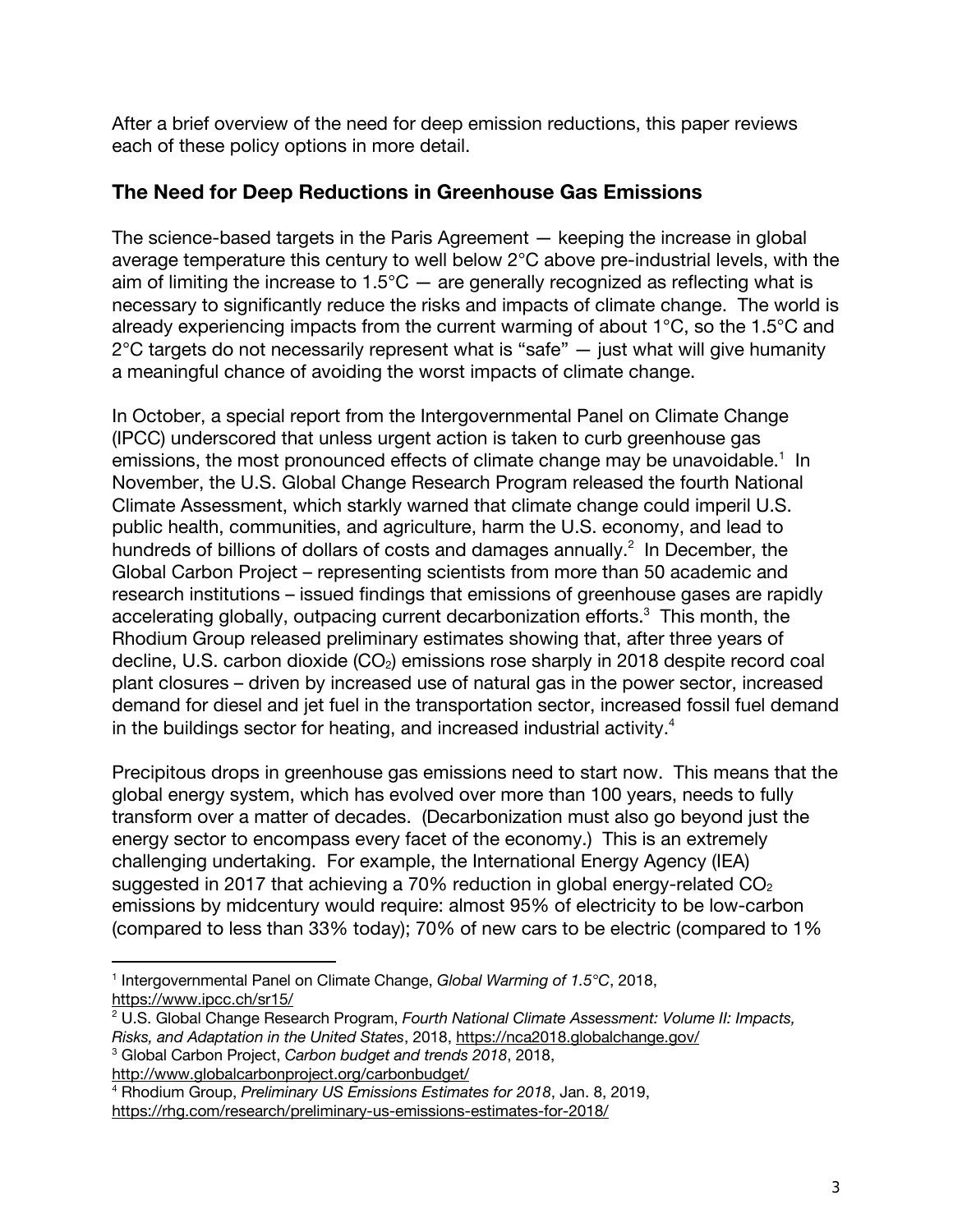today); retrofitting the entire existing building stock; an 80% reduction in  $CO<sub>2</sub>$  intensity in the industrial sector; fossil fuels accounting for about half of the energy demand they are responsible for today; and annual energy-sector investments of \$3.5 trillion (twice today's levels), including increased investments in renewables, nuclear power, carbon capture and storage (CCS), and transmission and distribution grids. The IEA analysis also suggested that such a deep transformation of the energy sector requires serious policy support, including rapidly phasing out fossil fuel subsidies, increasing carbon prices, extensive electricity market reforms to integrate renewables, and strong lowcarbon and energy efficiency mandates.<sup>5</sup>

# **Key Steps Pennsylvania Should Take**

 $\overline{a}$ 

It is apparent that there will be little leadership at the federal level in the near term to address climate change. It is therefore up to states, cities, corporations, and individuals to get the work done. Particularly in the current national political environment, bottom-up action will be needed to show what is achievable, rebuild the political center, and change the political conversation on clean energy and climate change to enable the national-level policies that will ultimately be needed.

All actors – particularly major emitters – have to do their part. Among U.S. states, Pennsylvania was the fourth-largest carbon dioxide emitter in 2016, $6$  with more than 37% of the Commonwealth's energy-related emissions coming from the electric power sector, about 28% coming from the transportation sector, about 21% coming from the industrial sector, and smaller amounts coming from the residential and commercial sectors. $^7$ 

PEC has been considering the challenges and opportunities associated with climate change for more than a decade, going back to our 2007 *Pennsylvania Climate Change Roadmap* that helped lead the state toward enacting its own planning efforts to understand the issue.<sup>8</sup> In 2017, PEC held a conference on deep decarbonization of the state's electricity sector, leading to a report that highlighted a number of policy options.<sup>9</sup> This was followed by a number of stakeholder meetings to vet these options and help formulate a path forward for Pennsylvania.

<sup>5</sup> International Energy Agency, *Deep energy transformation needed by 2050 to limit rise in global temperature*, Mar. 20, 2017, https://www.iea.org/newsroom/news/2017/march/deep-energy-<br>transformation-needed-by-2050-to-limit-rise-in-global-temperature.html

<sup>&</sup>lt;sup>6</sup> U.S. Energy Information Administration, *Rankings: Total Carbon Dioxide Emissions, 2016*,

https://www.eia.gov/state/rankings/?sid=PA#series/226<br><sup>7</sup> U.S. Energy Information Administration, *Pennsylvania Carbon Dioxide Emissions from Fossil Fuel Consumption (1980-2016)*, https://www.eia.gov/environment/emissions/state/excel/pennsylvania.xlsx 8 Pennsylvania Environmental Council, *Pennsylvania Climate Change Roadmap*, June 2007,

https://pecpa.org/resources/climate-change-roadmap/<br><sup>9</sup> Pennsylvania Environmental Council, *Achieving Deep Carbon Reductions: Paths for Pennsylvania's* 

*Electricity Future*, June 2017, http://www.pec-climate.org/s/PEC-Deep-Carbon-Reductions-Report-FINAL-June-2017.pdf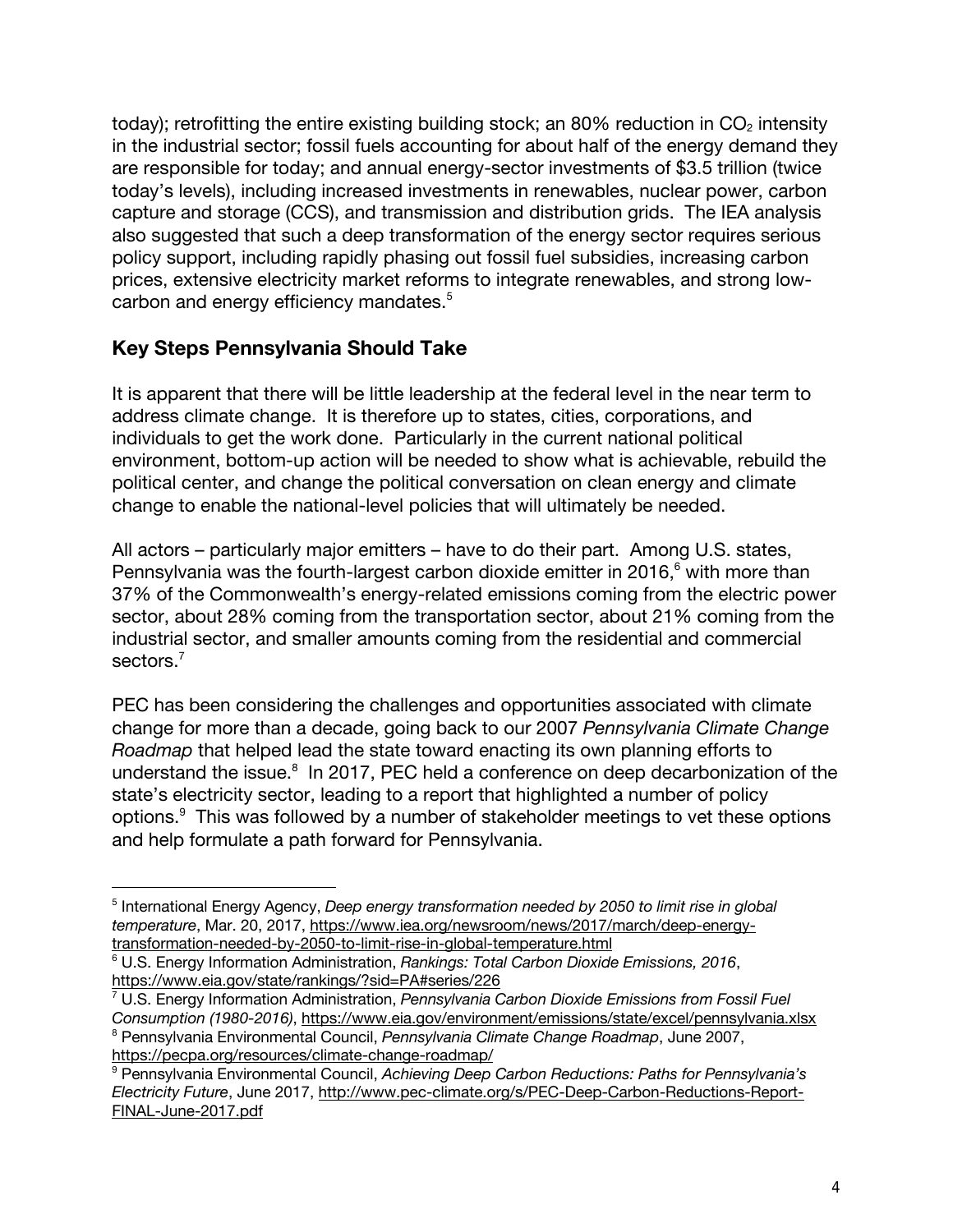While deep decarbonization will be a decades-long effort, the key is to do what is achievable now that gets humanity at least on the right trajectory towards that end goal. There is no need to over-commit to any particular policy or technology now; politics and technologies will change, but the end goal and commitment must be clear. Pennsylvania has redefined its role in the energy world before. At various times in its history, Pennsylvania's economy, and many of its communities, have centered around oil, coal, or natural gas. There is no reason Pennsylvania could not redefine itself again to be a leader in zero-carbon energy, if it can muster the political will and vision. Pennsylvania (and the United States) can help lead the new world economy – or can fall further behind.

The good news is that there is a lot that can be done – and done in a way that will have benefits far beyond the singular objective of avoiding the worst of future climate impacts. For Pennsylvania and the United States as a whole, deep decarbonization is an environmental issue, a jobs issue, an economic issue, and an energy security issue.

This month, Governor Wolf announced a non-binding greenhouse gas reduction goal for the state and directed state agencies to pursue a set of emission-reducing strategies. This is an excellent beginning, but much more is needed. PEC believes the following suite of state policy actions – setting a firm commitment to carbon reductions and targeting the largest sources of emissions in the Commonwealth – must occur within the next two years (within the timeframe of the 2019-2020 legislative session):

# **(1) Join numerous other states in the Mid-Atlantic and Northeast in the Regional Greenhouse Gas Initiative (RGGI), to begin providing a price signal and generating revenues that can reduce emissions in the electric power sector.**

RGGI is a multi-state, market-driven program to reduce carbon emissions in the electric power sector.<sup>10</sup> It is a cooperative effort among the states of Connecticut, Delaware, Maine, Maryland, Massachusetts, New Hampshire, New York, Rhode Island, and Vermont to cap and reduce  $CO<sub>2</sub>$  emissions in the sector, and both Virginia and New Jersey have begun the process of joining RGGI. Fossil-fuel-fired power generators with a capacity of 25 megawatts or more in RGGI states are required to hold allowances equal to their  $CO<sub>2</sub>$  emissions. Regulated power plants can use an allowance issued by any participating RGGI state to show compliance, and they can acquire allowances from regular regional auctions or through secondary markets.

Assisted by low natural gas and renewable energy prices, RGGI has helped spur emission reductions and provided significant economic revenues for participating states. Annual emissions from the sector in the RGGI states have dropped by more than half since RGGI launched in 2009 (due both to RGGI and broader economic and

<sup>&</sup>lt;sup>10</sup> Regional Greenhouse Gas Initiative, https://www.rggi.org/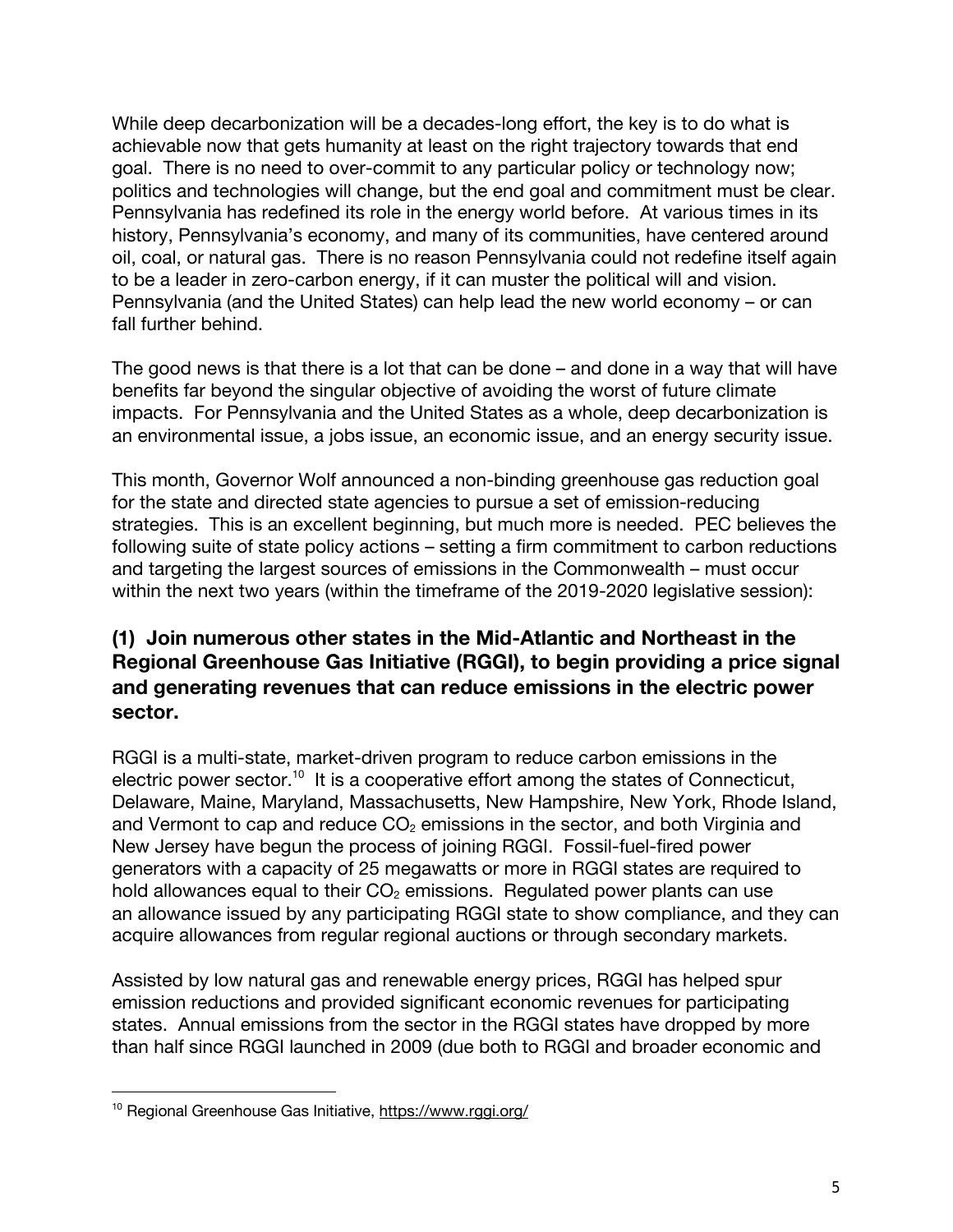energy industry factors), and the RGGI cap will continue declining through 2030. Since RGGI's launch in 2009, almost all of the nearly \$3 billion in proceeds from allowance auctions has gone back into state coffers to be used for energy efficiency programs, renewable energy projects, consumer bill assistance, job training, and more. From 2015-17, RGGI caused \$1.4 billion of net positive economic activity in the participating states, with net benefits for each state's consumers and economy, as well as thousands of new jobs. $11$ 



Actual CO<sub>2</sub> Emissions in the RGGI States and Evolution of the RGGI CO<sub>2</sub> Emissions Cap

*Source:* The Analysis Group (2018), based on data from RGGI, Inc.

Particularly once Virginia and New Jersey join RGGI, there will be a Pennsylvaniashaped hole in the RGGI map. Pennsylvania has been an observer of the RGGI program, but it has yet to become a member state. Joining RGGI would allow the Commonwealth to begin providing a price signal and generating revenues that can reduce emissions in the electric power sector, while boosting the local economy, helping consumers, and creating jobs.

While RGGI is a proven mechanism, careful consideration will be required as to how Pennsylvania would join – given the state's considerable role as an energy producer, adjustments might need to be made to the regional program. In addition, to help address emissions leakage, Pennsylvania should pursue creating a carbon border adjustment – or pushing for a regional one throughout PJM. This kind of regulatory pricing mechanism would ensure that electricity used and/or generated in Pennsylvania and neighboring states is priced equally despite differing (or a lack of) carbon

<sup>11</sup> Analysis Group, *The Economic Impacts of the Regional Greenhouse Gas Initiative on Nine Northeast and Mid-Atlantic States*, Apr. 17, 2018,

https://www.analysisgroup.com/globalassets/uploadedfiles/content/insights/publishing/analysis\_group\_r ggi\_report\_april\_2018.pdf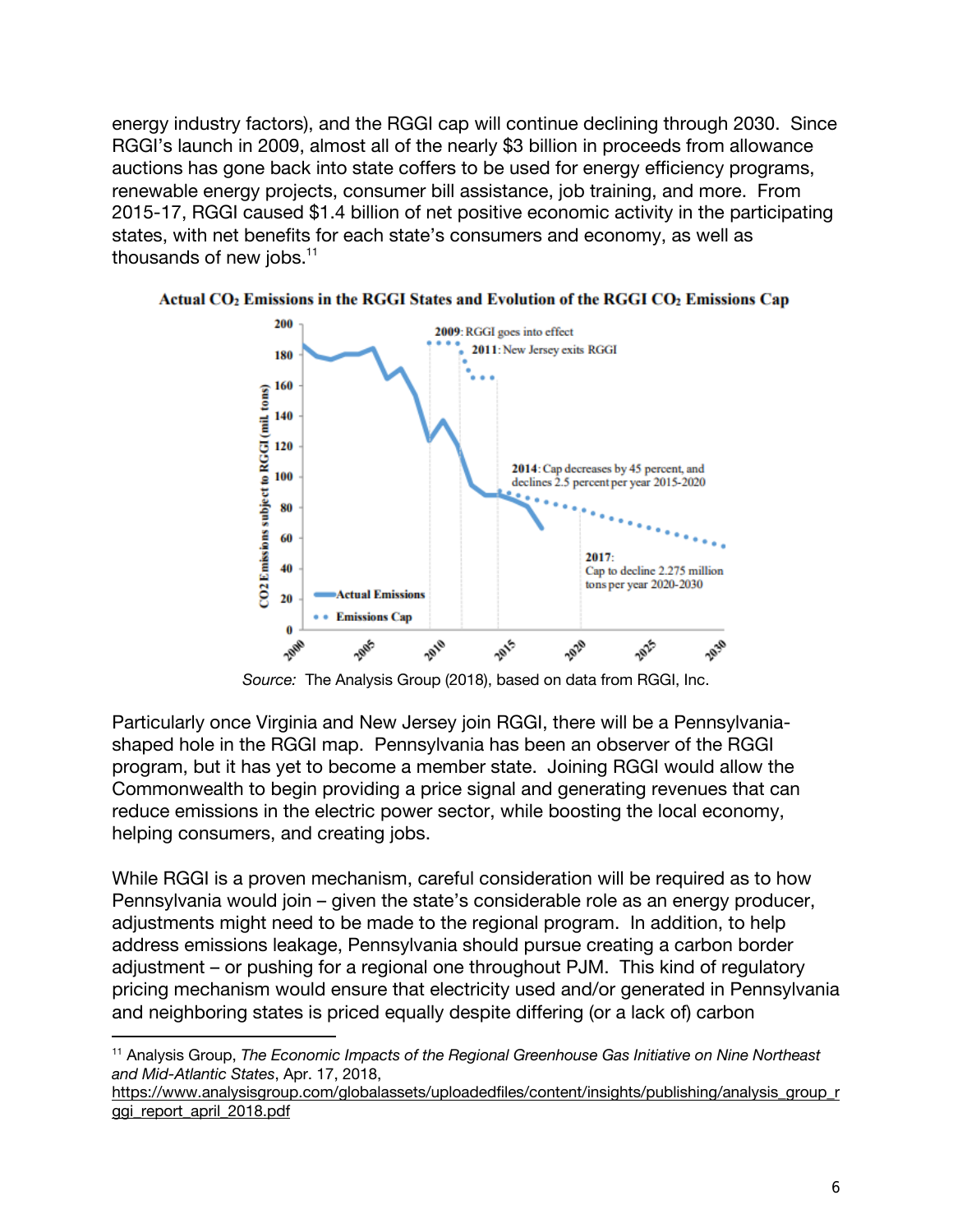regulations, thereby helping to ensure that reduced fossil generation in Pennsylvania would not simply be offset by associated increases in other states.

The Commonwealth will also need to prudently utilize revenues derived from participation in RGGI to help address potential consumer impacts, job transitioning, and expanded investment in renewables deployment, grid modernization, efficiency measures, and other beneficial programs.

# **(2) Reform the Alternative Energy Portfolio Standard (AEPS) into a Clean Energy Standard (CES) to further drive zero-carbon electricity generation.**

Pennsylvania has to grapple with changes to the AEPS soon one way or another, given debates about solar power, nuclear power, and more. The Commonwealth should take this opportunity to reform the AEPS into a Clean Energy Standard to further drive zero-carbon generation.

Unlike the current AEPS in Pennsylvania, a CES would be focused on achieving zerocarbon energy. Unlike other states' Renewable Energy Standards (or Renewable Portfolio Standards), a CES would also be more technology-inclusive. In addition to renewables, this could include technologies such as existing and new nuclear plants, as well as fossil-fuel-fired plants with carbon capture and storage.

Other states have begun to expand their RPSs into CESs, including in the region. Massachusetts, for instance, recently promulgated regulations creating a CES that requires retail sellers to have a specified percentage of clean generation, starting at 16% in 2018 and rising to 80% by 2050. Massachusetts allows the CES to be met by renewables or by any generation unit that has net lifecycle greenhouse gas emissions 50% lower than those of a new combined cycle natural gas plant (as long as that generation unit was put into operation after 2010 – which excludes its existing nuclear plant).<sup>12</sup> Ohio's AEPS allows for up to half of the overall goal (25% by 2024) to be met with "advanced energy resources", including advanced (but not existing) nuclear.<sup>13</sup> New York has a CES of sorts, combining a 50% by 2030 renewables standard with a zero-emissions credit (ZEC) requirement to support existing nuclear plants.<sup>14</sup> Governor Cuomo in New York recently announced his proposal to raise the renewables standard to 70% by 2030 and to require that the state's electricity be 100% zero-carbon by 2040.<sup>15</sup> Outside the region, California in 2018 enacted a law raising the RPS target to

<sup>&</sup>lt;sup>12</sup> Code of Massachusetts Regulations, 310 CMR 7.75,<br>https://www.mass.gov/files/documents/2019/01/02/310cmr07.pdf

<sup>&</sup>lt;sup>13</sup> Ohio Administrative Code, Chapter 4901:1-40, http://codes.ohio.gov/oac/4901%3A1-40<br><sup>14</sup> New York State Energy Research and Development Authority, *Clean Energy Standard* website,

https://www.nyserda.ny.gov/All-Programs/Programs/Clean-Energy-Standard 15 Governor Andrew M. Cuomo, State of New York, *Governor Cuomo Announces Green New Deal* 

*Included in 2019 Executive Budget*, Press Release, Jan. 17, 2019,

https://www.governor.ny.gov/news/governor-cuomo-announces-green-new-deal-included-2019 executive-budget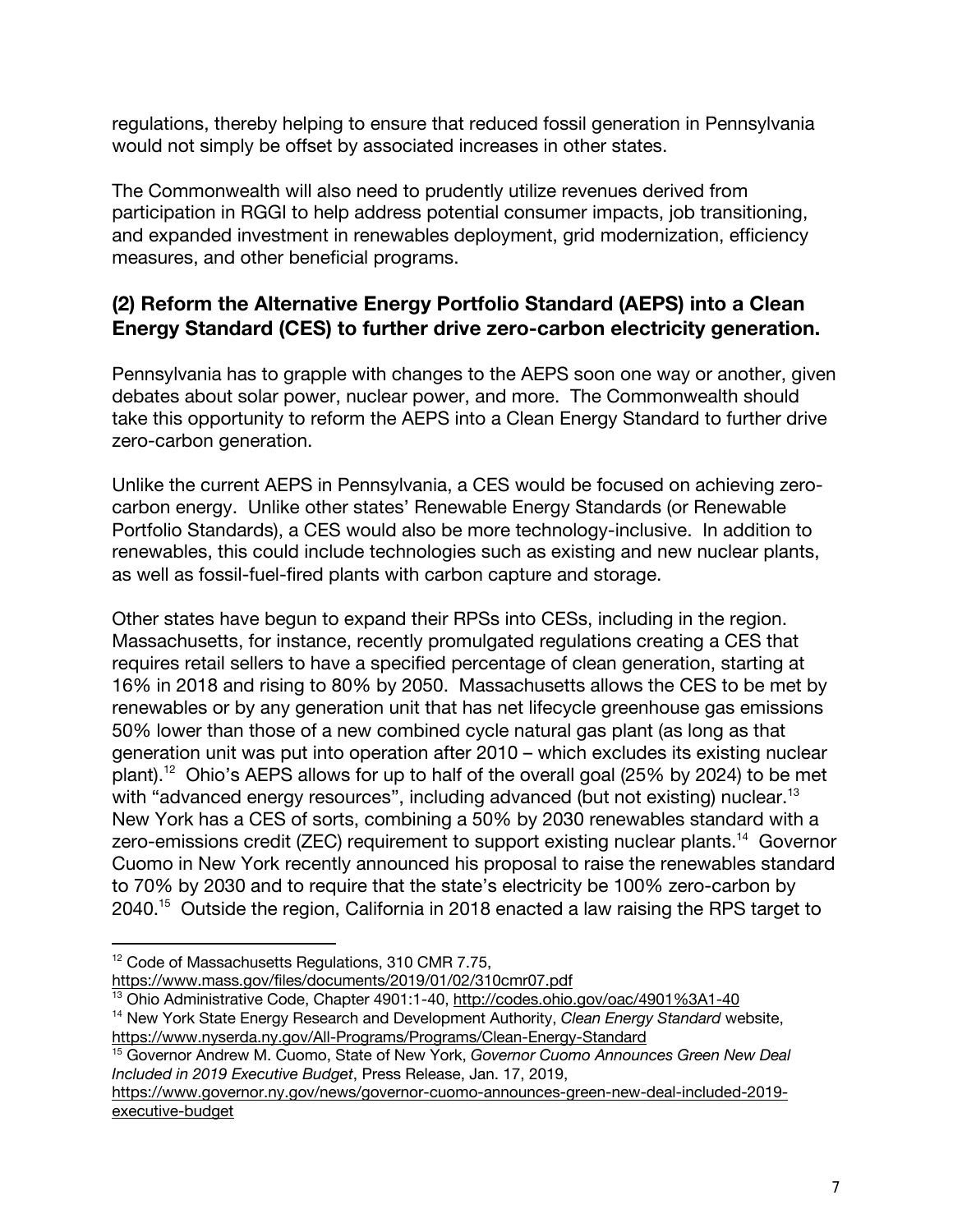60% by 2030 and establishing a state policy goal of getting 100% of the state's electricity from "eligible renewable energy resources and zero-carbon resources" by 2045.16

Pennsylvania should pair targeted emission reductions in the electric power sector (i.e., from joining RGGI) with a CES, replacing and improving the current AEPS to more effectively promote investments in low-carbon energy technologies. This Clean Energy Standard should be centered on a target to achieve a 100% zero-carbon electricity supply before 2050. Specifically, the Pennsylvania CES should include the following components:

- **Tier I: Zero-Carbon Renewables**Expand the minimum Tier I market requirements for renewables, with greater targets for both in-state solar and PJM-region wind. These requirements should be ambitious, but also based on realistic projections given technology and capacity. The targets should steadily increase over time.
- **Tier II: All Zero-Carbon**Create a revised Tier II requirement that can be met by any zero-carbon sources, including renewables, existing nuclear, advanced nuclear, and fossil-fuel-fired plants with 100% CCS. These sources should be allowed to help meet Tier I requirements in the event there is insufficient renewable generation capacity available.
- **Tier III: Lower-Carbon**As a transitional measure, create a new Tier III that includes any generation sources that have emissions per MWh below a regularly tightening maximum rate. The tightening rate means that qualification for Tier III gets increasingly stringent over time, and before 2050, Tier III should be completely eliminated.

Waste coal generation does not need to be included in a Clean Energy Standard. Dealing with waste coal in Pennsylvania is an important issue with real environmental ramifications, and it should be addressed, but not as a preferred generation source.

# **(3) Collaborate with neighboring states to ensure that the Transportation and Climate Initiative (TCI) results in a robust policy proposal (that is then implemented by the Commonwealth) to significantly reduce emissions from the transportation sector.**

Pennsylvania is a member of the Transportation and Climate Initiative, a regional collaboration of Northeast and Mid-Atlantic states and the District of Columbia that seeks to improve transportation, develop the clean energy economy, and reduce carbon emissions from the transportation sector. In December, the TCI coalition of

 $\overline{a}$ <sup>16</sup> California SB100, 2018,

https://leginfo.legislature.ca.gov/faces/billNavClient.xhtml?bill\_id=201720180SB100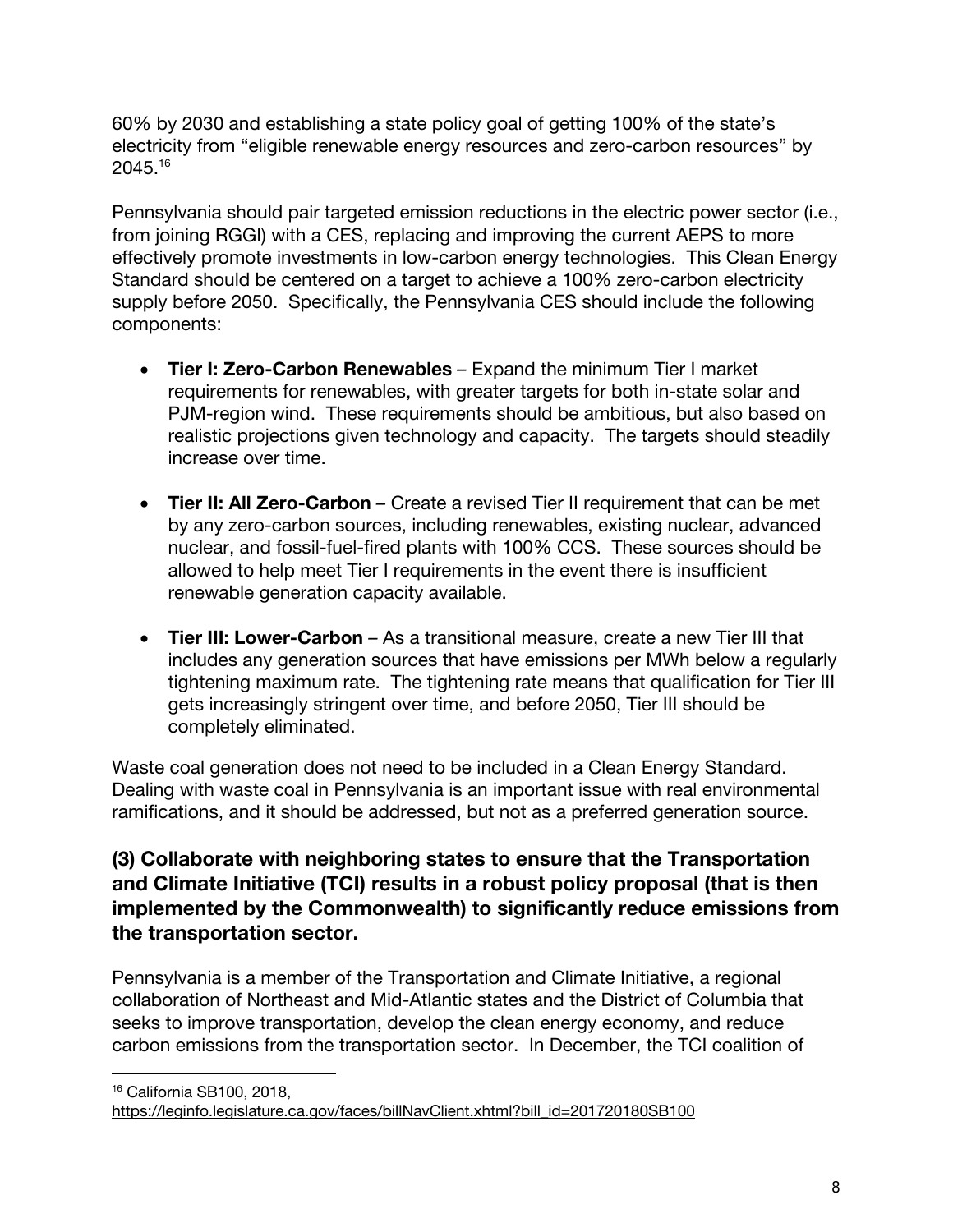states announced their intent to design a new regional low-carbon transportation policy proposal that would cap and reduce carbon emissions from the combustion of transportation fuels and invest proceeds from the program into low-carbon and more resilient transportation infrastructure. The participating TCI jurisdictions plan to complete the regional policy design process by the end of 2019, after which each jurisdiction will decide whether and how to adopt and implement the policy.<sup>17</sup>

As the second-largest source of greenhouse gas emissions in the Commonwealth (and the largest source in the country), it is imperative to have a robust policy to tackle emissions from the transportation sector. Pennsylvania DOT and DEP must work this year to ensure that the TCI policy design proposal is capable of achieving significant emission reductions. If the key driver of reductions will be a cap, that cap must be sufficiently stringent. If the key driver will be investment in transportation infrastructure, then the policy must be designed to ensure generation of sufficient revenues for reinvestment. Once the regional policy design process is complete, the Commonwealth must then expeditiously initiate and complete the process of adopting and implementing the agreed upon mechanism.

In addition, the Commonwealth should pursue additional complementary policies – such as promoting electric vehicle infrastructure and the development of alternative low-carbon fuels – to achieve emission reductions in the transportation sector.

## **(4) Implement other measures and programs to support energy efficiency, zero-carbon technologies, and carbon sequestration.**

In addition to these regulatory approaches to achieving emission reductions in the electric power and transportation sectors, the Commonwealth should pursue measures to incentivize additional actions and technological developments in these sectors and beyond, including the following:

- Pennsylvania should create or enhance tax credits or other financial incentives for energy efficiency and energy reduction, as well as expand existing Act 129 energy efficiency programs and weatherization programs. In the 2018 ranking of states by the American Council for an Energy-Efficient Economy (ACEEE), Pennsylvania came in 18<sup>th</sup> and received only 3.5 out of 20 possible points regarding utility efficiency.<sup>18</sup> The Commonwealth can do better.
- Pennsylvania should adopt measures to promote community solar and grid modernization, both of which can boost resilience and consumer choice while

<sup>17</sup> Transportation & Climate Initiative of the Northeast and Mid-Atlantic States, *Transportation & Climate Initiative Statement*, Dec. 18, 2018, https://www.georgetownclimate.org/files/Final\_TCIstatement 20181218 formatted.pdf<br><sup>18</sup> American Council for an Energy-Efficient Economy, *State and Local Policy Database: Pennsylvania*,

last updated July 2018, https://database.aceee.org/state/pennsylvania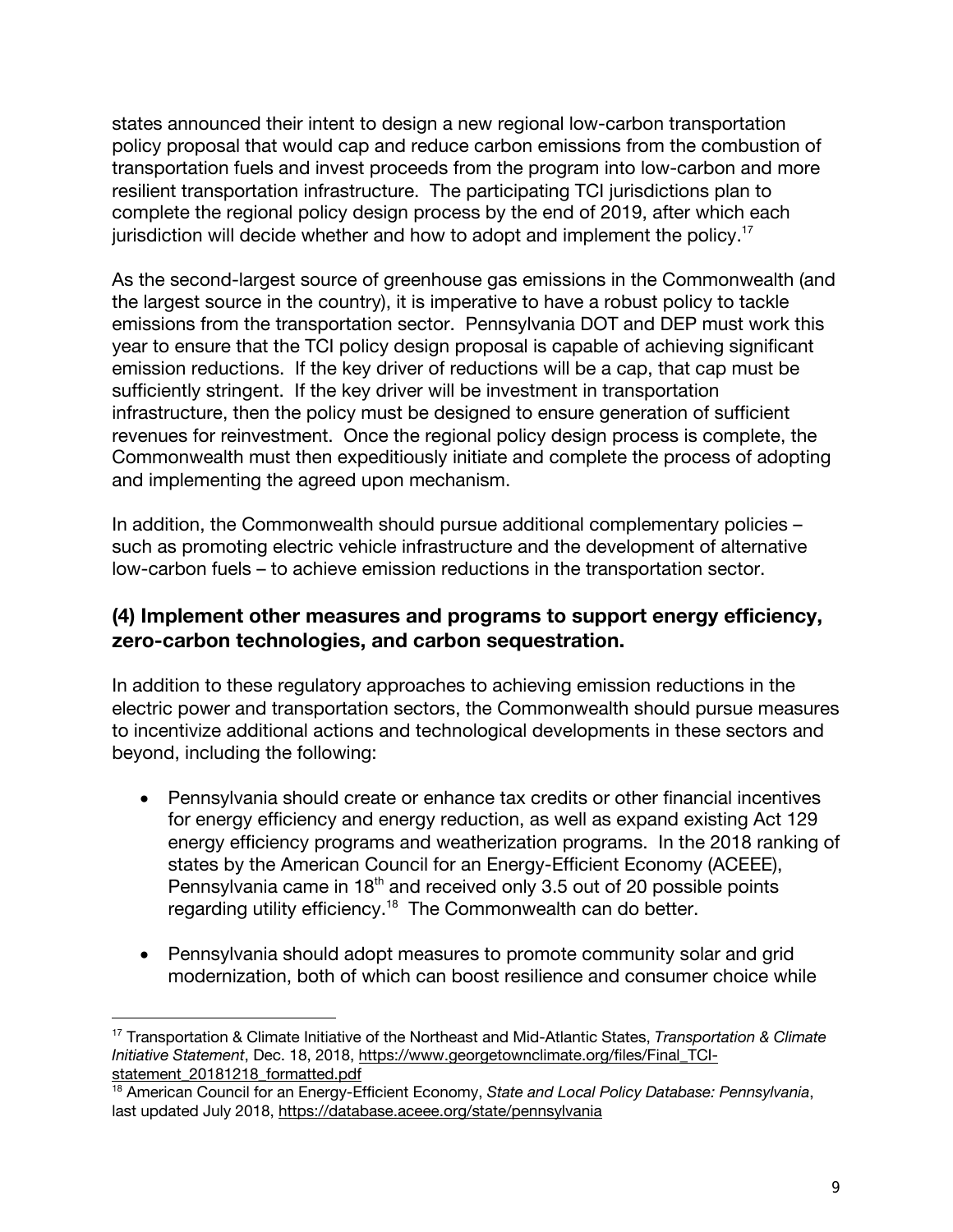enabling emission reductions. Many states have adopted policies promoting community solar – local solar facilities shared by several subscribers who receive credit on their electricity bills – as a way to create access to solar for more people (e.g., renters, those without suitable roof space).<sup>19</sup> As of Q3 2018, almost 1.3 GW of community solar had been installed in the United States.<sup>20</sup> Several states, including Ohio, New York, and Rhode Island, are also pursuing initiatives to modernize their grids and utility regulations in light of new technologies and consumer demands.<sup>21</sup> The Commonwealth should join them.

- The Commonwealth should create or enhance tax credits or other financial incentives for installation of distributed renewables, distributed energy storage, and quantifiable carbon capture technologies (whether paired with sequestration or utilization) at industrial and commercial facilities in Pennsylvania. Maryland, for instance, in 2018 became the first state to launch an energy storage tax credit. $22$  Regarding CCS, the federal 45Q tax credit for carbon capture, utilization, and storage was extended and expanded by Congress in February 2018.<sup>23</sup> Pennsylvania should enact complementary incentives to attract greater private investment in carbon capture and other emission-reducing projects in the state.
- Pennsylvania should consider promoting retrofits at one of the state's biomass plants to convert it into a bioenergy with carbon capture and storage (BECCS) plant. Most deep decarbonization pathways recognize the need for "negative emissions", such as using biomass power or biofuels (the feedstocks for which absorb  $CO<sub>2</sub>$  while growing) and then capturing and sequestering the emissions.<sup>24</sup> There is currently one biofuels BECCS plant in the United States – an Archer Daniels Midland plant in Illinois.<sup>25</sup> Pennsylvania has both available biomass for use in bioenergy and suitable geologic storage sites for  $CO<sub>2</sub>$ , which means it

 $\overline{a}$ 

https://obamawhitehouse.archives.gov/sites/default/files/docs/mid\_century\_strategy\_report-final.pdf <sup>25</sup> Chris Mooney, *The world needs to store billions of tons of carbon. It could start in a surprising place.*, The Washington Post, Apr. 23, 2018, https://www.washingtonpost.com/news/energy-

<sup>19</sup> National Conference of State Legislatures, *State Policies for Shared Renewable Energy*, Nov. 21, 2017, http://www.ncsl.org/research/energy/state-policies-for-shared-renewable-energy.aspx<br><sup>20</sup> Solar Energy Industries Association, *Community Solar* website, updated Q3 2018,

https://www.seia.org/initiatives/community-solar<br><sup>21</sup> GridWise Alliance, *Grid Modernization Index 4*, Nov. 2017, https://cleanedge.com/reports/4th-Grid-Modernization-Index<br><sup>22</sup> Robert Walton, *Maryland is first state to launch energy storage tax credit*, Utility Dive, Feb. 13, 2018,

https://www.utilitydive.com/news/maryland-is-first-state-to-launch-energy-storage-tax-credit/517011/<br><sup>23</sup> 26 USC 45Q,<br>http://uscode.house.gov/view.xhtml?req=%28title:26%20section:45Q%20edition:prelim%29

<sup>&</sup>lt;sup>24</sup> E.g., The White House. United States Mid-Century Strategy for Deep Decarbonization. Nov. 2016,

environment/wp/2018/04/23/the-world-needs-to-store-billions-of-tons-of-carbon-it-could-start-off-in-asurprising-place/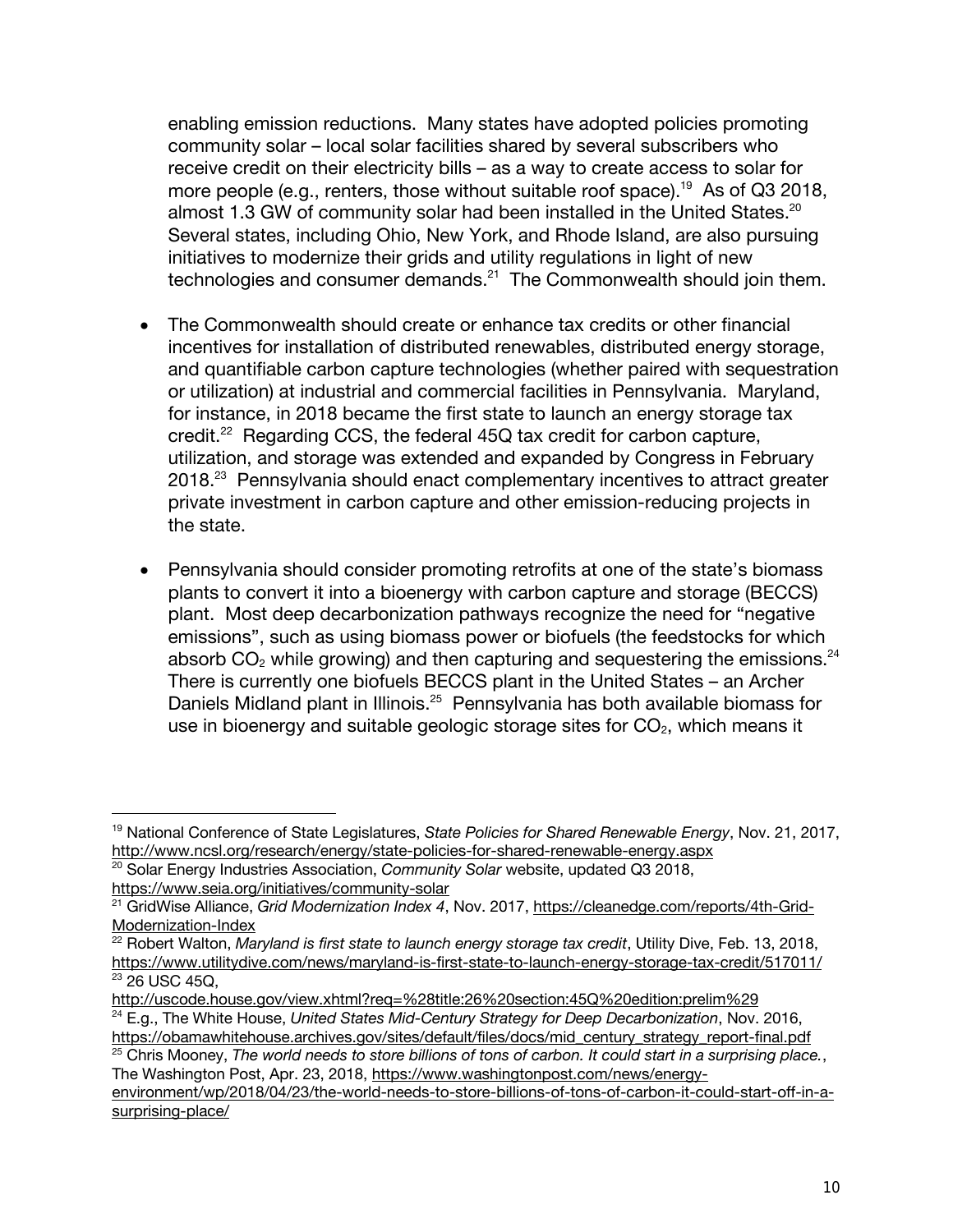could be a good location for jumpstarting deployment of the technology. $^{26}$ 

- Pennsylvania should enhance the use of its procurement authority to buy materials with low-carbon footprints. The Commonwealth already has a Green Procurement policy that encourages state procurement of products or services that, among other things, minimize greenhouse gases. $27$  Gov. Wolf's recent executive order directs the GreenGov Council to "encourage the incorporation of environmentally sustainable practices into the Commonwealth government's ... procurement" and directs the Department of General Services to "[c]oordinate with all agencies to include green building, energy conservation, and energy efficiency practices as part of any new construction and renovation projects." The state should go beyond this. For example, the Buy Clean California legislation (enacted in 2017) directs the establishment of maximum global warming potential standards for construction materials such as steel and glass to be used in public works projects.<sup>28</sup> Pennsylvania could pursue a similar approach, with a potentially broader list of materials (e.g., cement and concrete).
- The state should consider leveraging its resources to help bring zero-carbon technologies to commercial readiness, such as with an investment program in research and development for renewable, advanced nuclear, carbon capture, and carbon utilization technologies,<sup>29</sup> which will support businesses and job creation in Pennsylvania. Pennsylvania is especially well-situated to serve as an innovation and commercial hub for the use of gas with CCS to produce lowcarbon electricity and zero-carbon fuels for transport and industry, considering the state's substantial low-cost natural gas endowment. The Commonwealth does not need to create a standalone energy R&D agency (much less one on the scale of NYSERDA in New York), but the Governor's office should convene a working group to make recommendations for how best to formulate and direct a state-sponsored zero-carbon R&D program, perhaps with targeted grants to Pennsylvania university research centers.

 $\overline{a}$ <sup>26</sup> *New maps pinpoint the potential for BECCS across the US*, Carbon Brief, Mar. 12, 2018, https://www.carbonbrief.org/new-maps-pinpoint-potential-beccs-across-us <sup>27</sup> Part I, Chapter 22: "Green" Procurement, Sept. 2011,

https://www.dgs.pa.gov/Documents/Procurement%20Forms/Handbook/Pt1/Pt%20I%20Ch%2022%20 Green%20Procurement.pdf<br><sup>28</sup> Buy Clean California Act, Public Contract Code § 3500-3505, 2017,

https://leginfo.legislature.ca.gov/faces/codes\_displayText.xhtml?division=2.&chapter=3.&part=1.&lawCo de=PCC&article=5.<br><sup>29</sup> For example, in October, the National Academies of Sciences, Engineering, and Medicine outlined a

research agenda for improving the commercial viability of carbon utilization technologies. The National Academies of Sciences, Engineering, and Medicine, *'Carbon Utilization' Technologies Could Reduce Emissions by Turning Greenhouse Gases Into Useful Products; New Report Identifies R&D to Make Technologies More Commercially Viable*, Press Release, Oct. 18, 2018,

http://www8.nationalacademies.org/onpinews/newsitem.aspx?RecordID=25232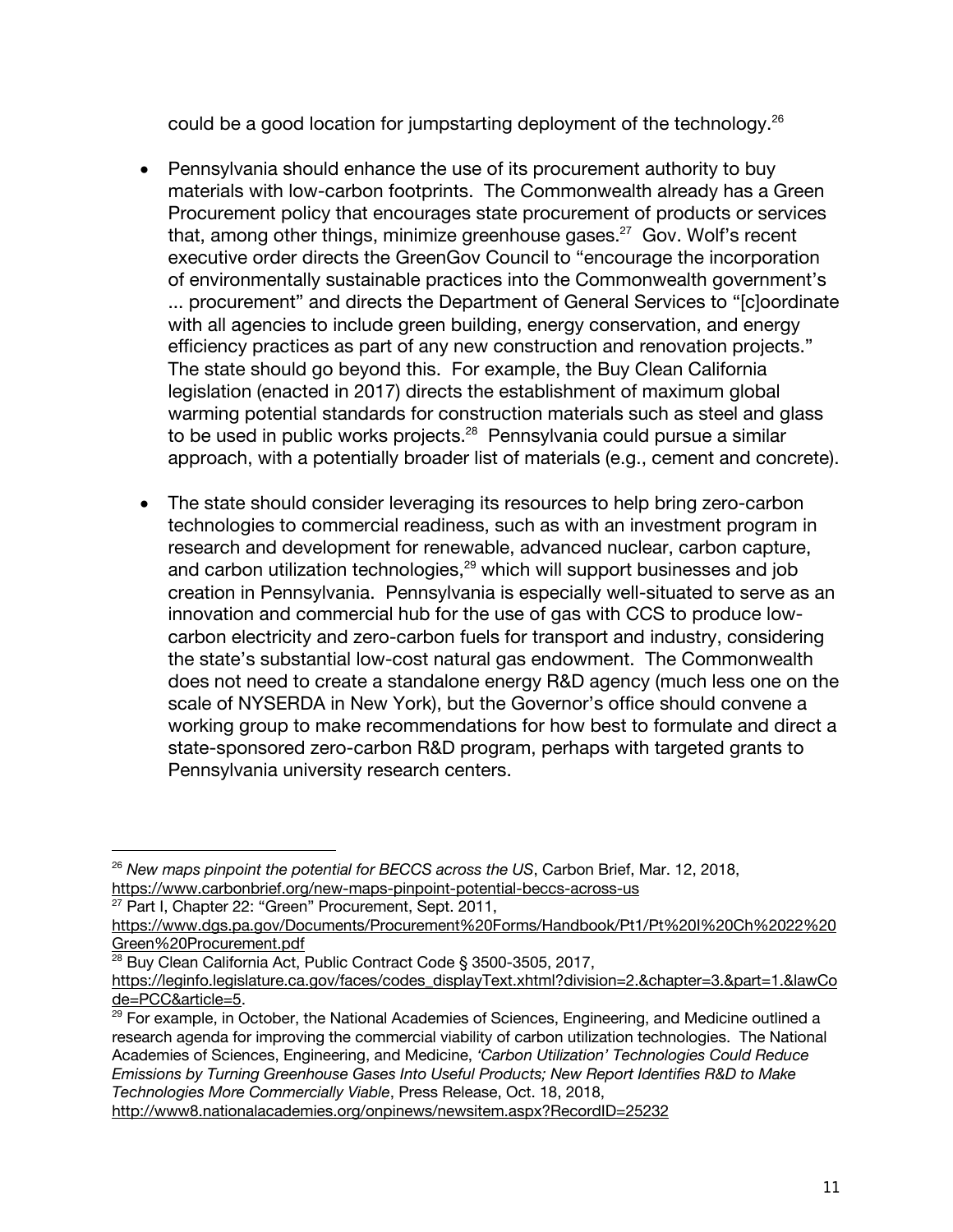• Pennsylvania should explore increasing its efforts to promote the use of biochar and other practices (e.g., cover crops) that can enhance soil carbon sequestration and improve agricultural productivity in the Commonwealth. In 2018, Hawaii enacted a law establishing a Greenhouse Gas Sequestration Task Force within the Office of Planning that, among other things, will seek to identify and develop incentives and funding mechanisms to promote practices and policies that increase greenhouse gas sequestration and build healthy soils. $30$ Similarly, in 2017, Maryland enacted a law establishing the Maryland Healthy Soils Program to promote practices and provide incentives to farmers to increase biological activity and carbon sequestration in the state's soils. $31$ Pennsylvania should explore similar measures to support both its climate goals and its farmers, such as through the newly announced High Performance Farms Initiative.

Additional regulatory measures will also be needed, such as regulating existing sources of methane. Gov. Wolf has launched an effort to reduce methane emissions from the oil and gas sector in the Commonwealth, including regulations last year for new wells. PEC encourages the Governor to issue the rules for existing wells soon.

## **(5) Determine how to go beyond these measures to drive bigger, economywide reductions through an integrated carbon pricing mechanism.**

The measures above will begin to make real strides in reducing emissions, particularly from the electricity and transportation sectors – the two sectors contributing the most greenhouse gas emissions.

Modeling commissioned by PEC suggests, for example, that even a low carbon price combined with a Clean Energy Standard could help push Pennsylvania's power sector carbon emissions down more than 30% from business-as-usual levels by 2030 and generate more than \$200 million in annual revenue, with a small rate impact on residential customers. More will be needed, though, to further reduce emissions in Pennsylvania and the region.

Many experts agree that carbon pricing is a key part of a deep decarbonization policy portfolio. $32$  The market tends to treat things that are priceless as valueless; markets

<sup>30</sup> State of Hawaii, Office of Planning, *Greenhouse Gas Sequestration Task Force* website, http://planning.hawaii.gov/carbon-farming-task-force/<br><sup>31</sup> Maryland HB 1063, 2017,

http://mgaleg.maryland.gov/webmga/frmMain.aspx?pid=billpage&tab=subject3&id=hb1063&stab=01&y s=2017RS<br><sup>32</sup> Brad Plumer, *Scientists made a detailed "roadmap" for meeting the Paris climate goals. It's eye-*

*opening.*, Vox, Mar. 24, 2017, https://www.vox.com/energy-and-

environment/2017/3/23/15028480/roadmap-paris-climate-goals; Institute for Policy Integrity, New York University School of Law, *Expert Consensus on the Economics of Climate Change*, Dec. 2015, https://policyintegrity.org/files/publications/ExpertConsensusReport.pdf